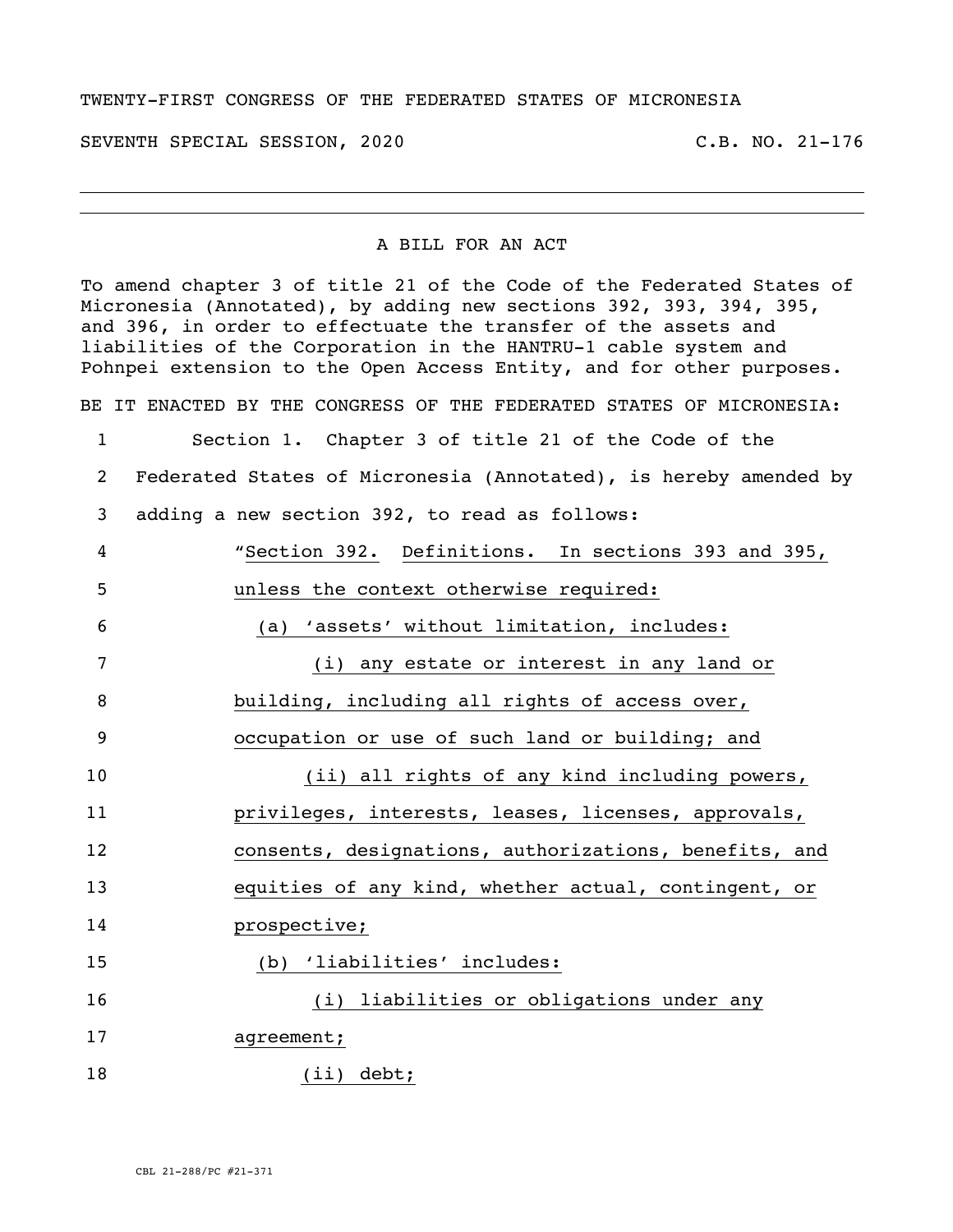| $\mathbf{1}$ | (iii) contingent liabilities; and                               |
|--------------|-----------------------------------------------------------------|
| 2            | (iv) interests of any kind in any of the                        |
| 3            | foregoing.                                                      |
| 4            | Section 2. Chapter 3 of title 21 of the Code of the             |
| 5            | Federated States of Micronesia (Annotated) is hereby amended by |
| 6            | adding a new section 393, to read as follows:                   |
| 7            | "Section 393. Transfer of the HANTRU-1 cable system and         |
| 8            | Pohnpei extension to the Open Access Entity.                    |
| 9            | (1) The Secretary shall compile a certificate:                  |
| 10           | (a) listing all the assets and liabilities of                   |
| 11           | the Corporation in the HANTRU-1 cable system and Pohnpei        |
| 12           | extension for the purpose of transferring these assets          |
| 13           | and liabilities to the Open Access Entity;                      |
| 14           | (b) containing a description of any new legal                   |
| 15           | arrangements to be entered into between the Open Access         |
| 16           | Entity and the Corporation that the Secretary considers         |
| 17           | is necessary or desirable to give effect to either the          |
| 18           | transfer of the assets and liabilities of the                   |
| 19           | Corporation in the HANTRU-1 cable system and Pohnpei            |
| 20           | extension or the practical operation of any ancillary           |
| 21           | services that relate to the assets and liabilities of           |
| 22           | the Corporation in the HANTRU-1 cable system and Pohnpei        |
| 23           | extension including any shared access rights to building        |
| 24           | or plant or the supply of utility services to such              |
| 25           | building or plant;                                              |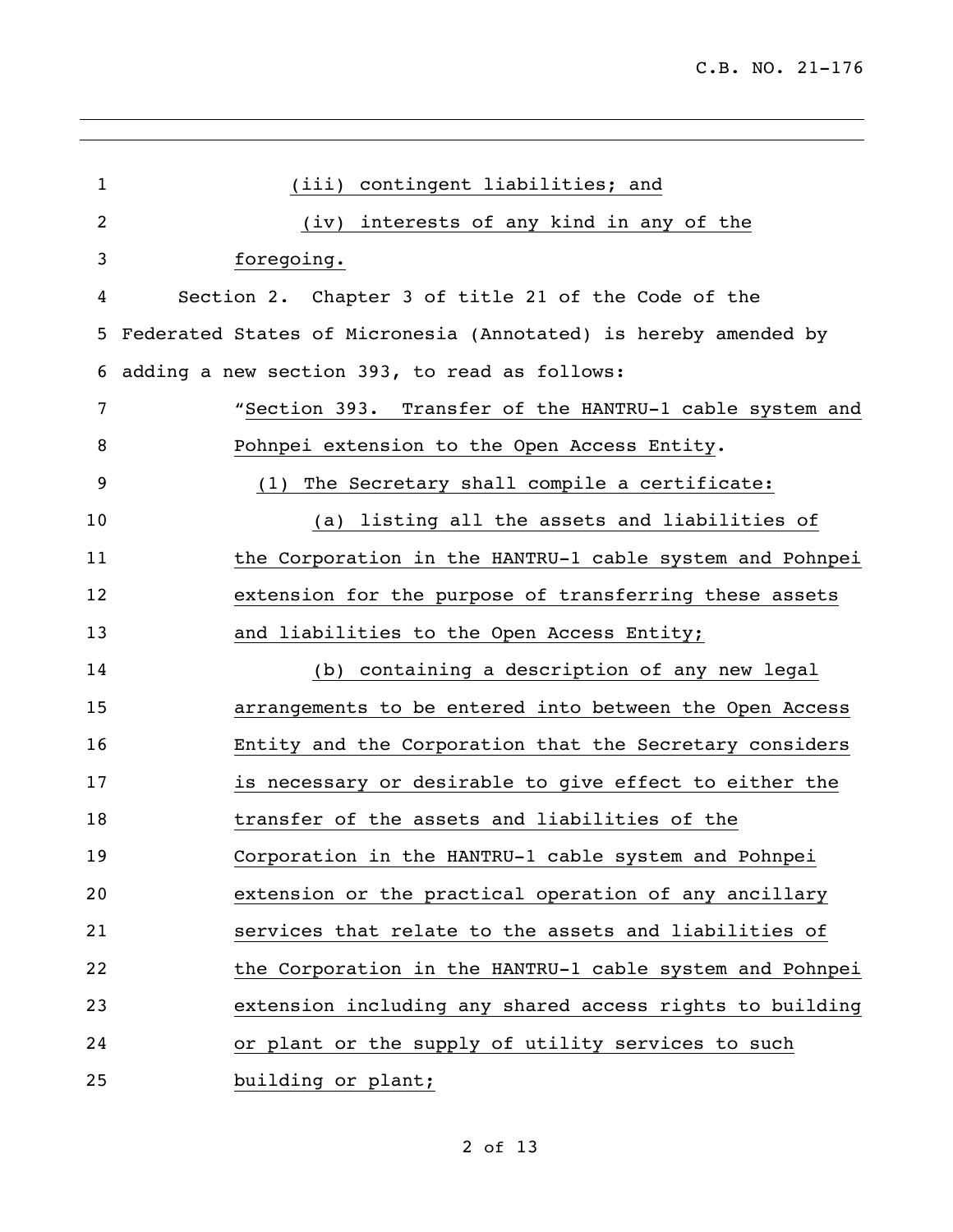| $\mathbf{1}$   | (c) containing or attaching legal instruments or        |
|----------------|---------------------------------------------------------|
| $\overline{2}$ | agreements to give effect to any arrangements described |
| 3              | in paragraph (b).                                       |
| 4              | The certificate compiled under subsection (1)<br>(2)    |
| 5              | shall contain a vesting date or method for calculating  |
| 6              | such a date, being the date on which:                   |
| 7              | such assets and liabilities shall cease to<br>(a)       |
| 8              | be assets and liabilities of the Corporation and become |
| 9              | assets and liabilities of the Open Access Entity; and   |
| 10             | (b) any such legal instruments or agreements            |
| 11             | described in subsection $(1)(c)$ shall have effect in   |
| 12             | accordance with their terms on the Corporation and the  |
| 13             | Open Access Entity.                                     |
| 14             | (3) As soon as practicable the Secretary shall          |
| 15             | provide a draft copy of the certificate compiled under  |
| 16             | subsection (1) to:                                      |
| 17             | the Chair of the Board of the Corporation;<br>(a)       |
| 18             | (b) the Chair of the Board of the Open Access           |
| 19             | Entity; and                                             |
| 20             | (c) the Chair of the Telecommunications                 |
| 21             | Regulatory Authority.                                   |
| 22             | (4) The persons listed in subsection (3) shall have     |
| 23             | 30 days, or such other later date as the Secretary may  |
| 24             | specify, from receipt of the draft certificate to       |
| 25             | provide a written submission to the Secretary on        |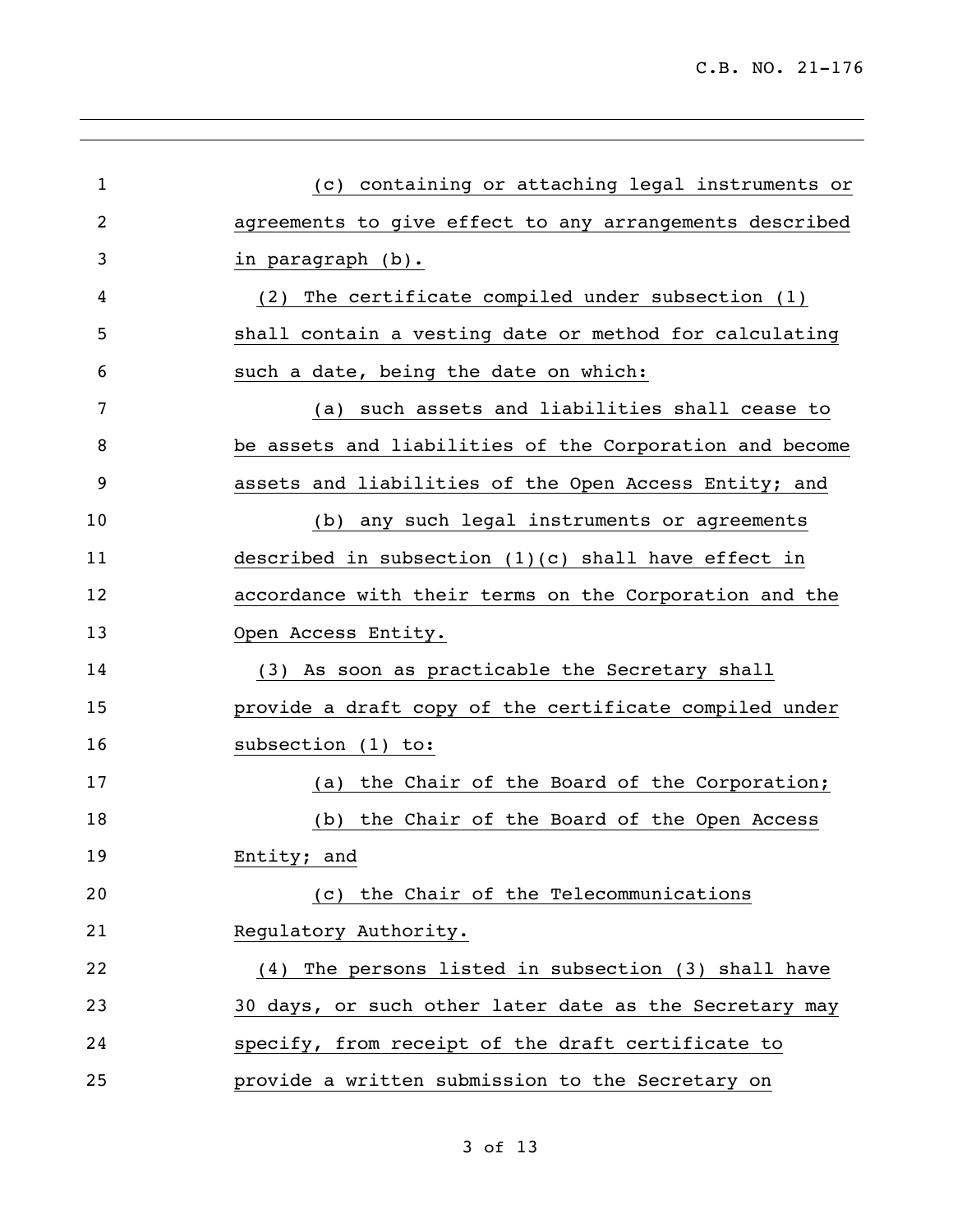| $\mathbf{1}$   | whether:                                                 |
|----------------|----------------------------------------------------------|
| $\overline{2}$ | (a) the description of the assets and                    |
| 3              | liabilities contained in the draft certificate           |
| 4              | appropriately describe the assets and liabilities of the |
| 5              | Corporation in the HANTRU-1 cable system and Pohnpei     |
| 6              | extension;                                               |
| 7              | (b) the legal instruments or agreements                  |
| 8              | contained in, or attached to, the draft certificate      |
| 9              | appropriately describe and regulate the ongoing          |
| 10             | arrangements between the parties.                        |
| 11             | (5) The Secretary may have regard to the submissions     |
| 12             | made under subsection (4) and may make such changes to   |
| 13             | the certificate as the Secretary considers necessary or  |
| 14             | desirable.                                               |
| 15             | (6) The Secretary shall not issue the final              |
| 16             | certificate without first obtaining any required written |
| 17             | consent for the transfer of the assets and liabilities   |
| 18             | listed in the certificate from the United States Rural   |
| 19             | Utilities Service.                                       |
| 20             | (7) The Secretary shall use all reasonable endeavors     |
| 21             | to obtain any required written consent under subsection  |
| 22             | (6), after the effective date of this section.           |
| 23             | (8) The Secretary shall issue the final certificate      |
| 24             | by publishing it on the website of the Department of     |
| 25             | Transport, Communications and Infrastructure and provide |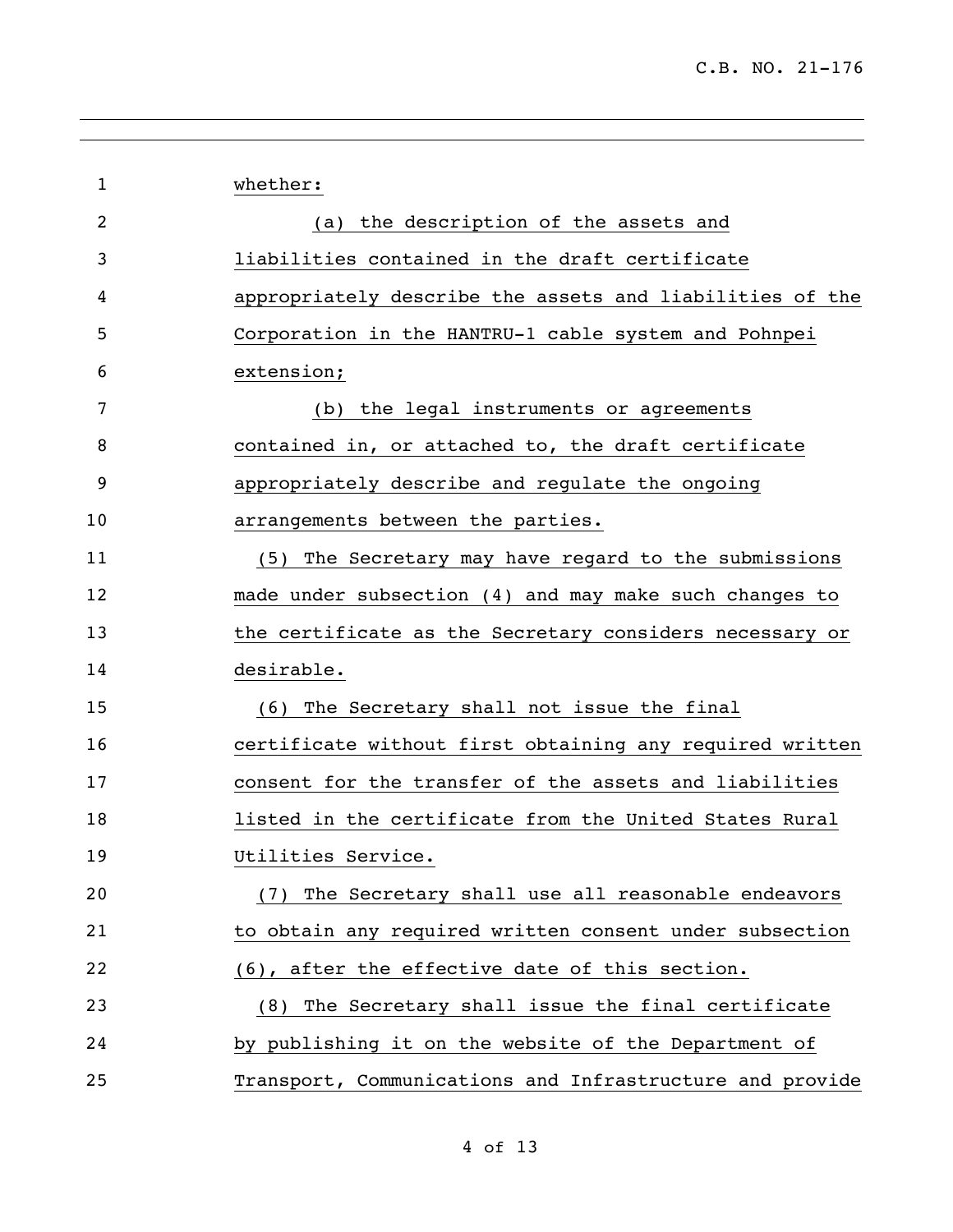| $\mathbf{1}$ | a copy to the persons listed in subsection (3).          |
|--------------|----------------------------------------------------------|
| 2            | The assets and liabilities referred to in the<br>(9)     |
| 3            | certificate compiled under subsection (1) or issued      |
| 4            | under subsection (8) may be described specifically or by |
| 5            | class, and no objection shall be taken in any court to   |
| 6            | the accuracy or completeness of such description.        |
| 7            | (10) On the vesting date:                                |
| 8            | (a) the Corporation shall cease to have any              |
| 9            | rights or interests in, or obligations regarding, the    |
| 10           | assets and liabilities listed in the certificate issued  |
| 11           | under subsection $(8)$ ;                                 |
| 12           | (b) the Open Access Entity shall assume all the          |
| 13           | assets and liabilities listed in the certificate issued  |
| 14           | under subsection $(8)$ ;                                 |
| 15           | (c) any legal instruments or agreements listed           |
| 16           | in, or attached to, the certificate issued under         |
| 17           | subsection (8) shall bind the Corporation and the Open   |
| 18           | Access Entity and have effect in accordance with its     |
| 19           | terms as if the agreement was entered into validly by    |
| 20           | the Corporation and the Open Access Entity in accordance |
| 21           | with any requirements of the Corporation and the Open    |
| 22           | Access Entity or any law; and                            |
| 23           | (d) the Deed granting an indefeasible right of           |
| 24           | use between the Corporation and the Open Access Entity   |
| 25           | dated 25 January 2018, and any subsequent amendments to  |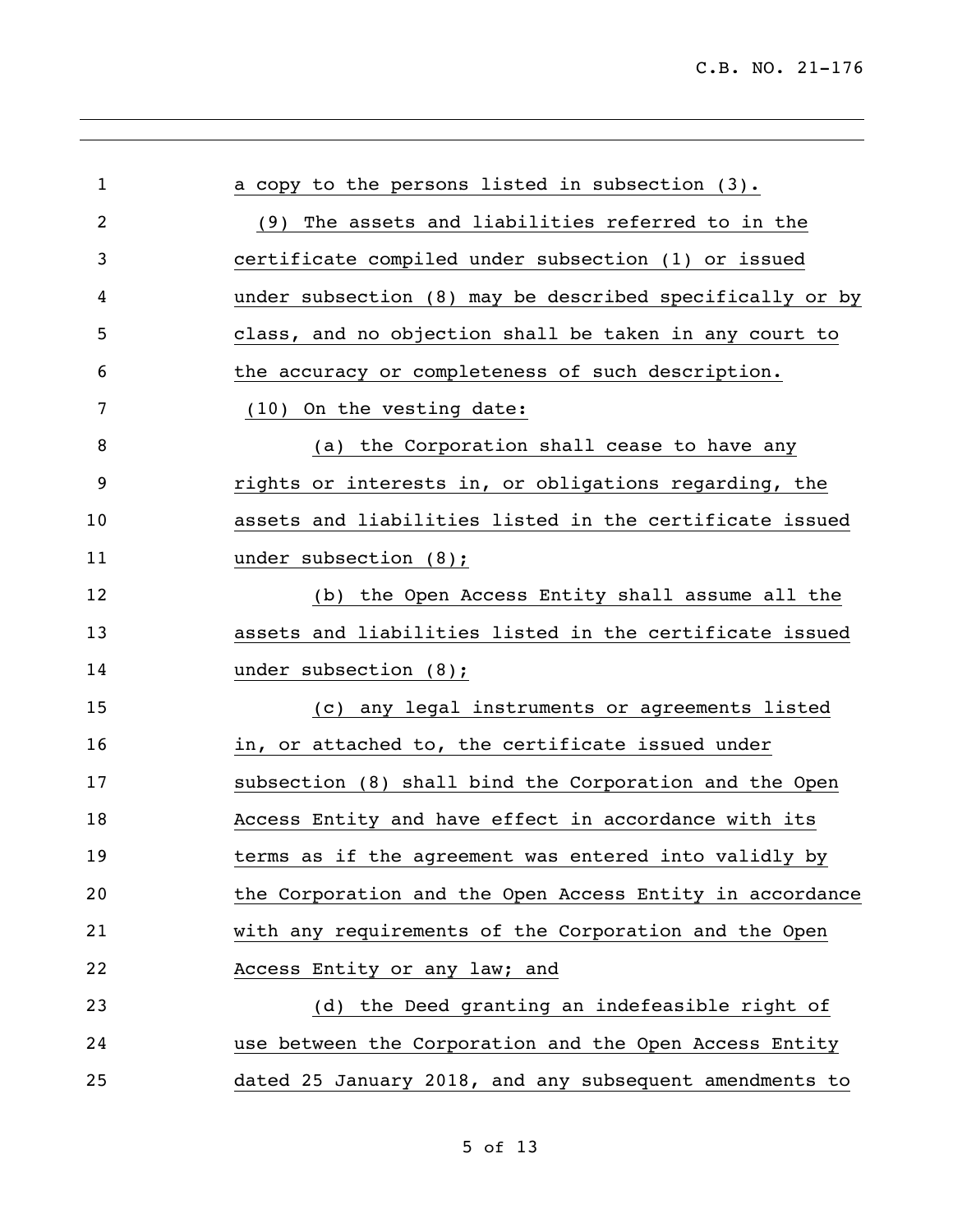| 1              | that Deed, shall cease to have effect. Any rights and            |
|----------------|------------------------------------------------------------------|
| $\overline{2}$ | obligations held or incurred by or to any party to the           |
| 3              | Deed up to the vesting date shall continue to be                 |
| 4              | enforceable in accordance with the terms of the Deed             |
| 5              | except that any dispute relating to payments under the           |
| 6              | Deed shall be subject to section 394.                            |
| 7              | Section 3. Chapter 3 of title 21 of the Code of the              |
| 8              | Federated States of Micronesia (Annotated), is hereby amended by |
| 9              | adding a new section 394, to read as follows:                    |
| 10             | "Section 394. Disputes to be determined by the                   |
| 11             | Secretary.                                                       |
| 12             | (1) Any dispute relating to the Deed described in                |
| 13             | section 393(10)(d) and that exists between the Open              |
| 14             | Access Entity and the Corporation as at the date the             |
| 15             | Secretary issues a draft certificate under section 393           |
| 16             | shall be determined by the Secretary as follows:                 |
| 17             | (a) The parties shall have 10 days from the date                 |
| 18             | the Secretary issues the draft certificate to provide            |
| 19             | the Secretary with written submissions on the dispute;           |
| 20             | (b) The Secretary may consider the issues raised                 |
| 21             | by reference to the written submissions only;                    |
| 22             | The Secretary shall issue a decision in<br>(C)                   |
| 23             | writing in respect of the dispute no later than 30 days          |
| 24             | from the date the Secretary issues the draft                     |
| 25             | certificate, or such other later date as the Secretary           |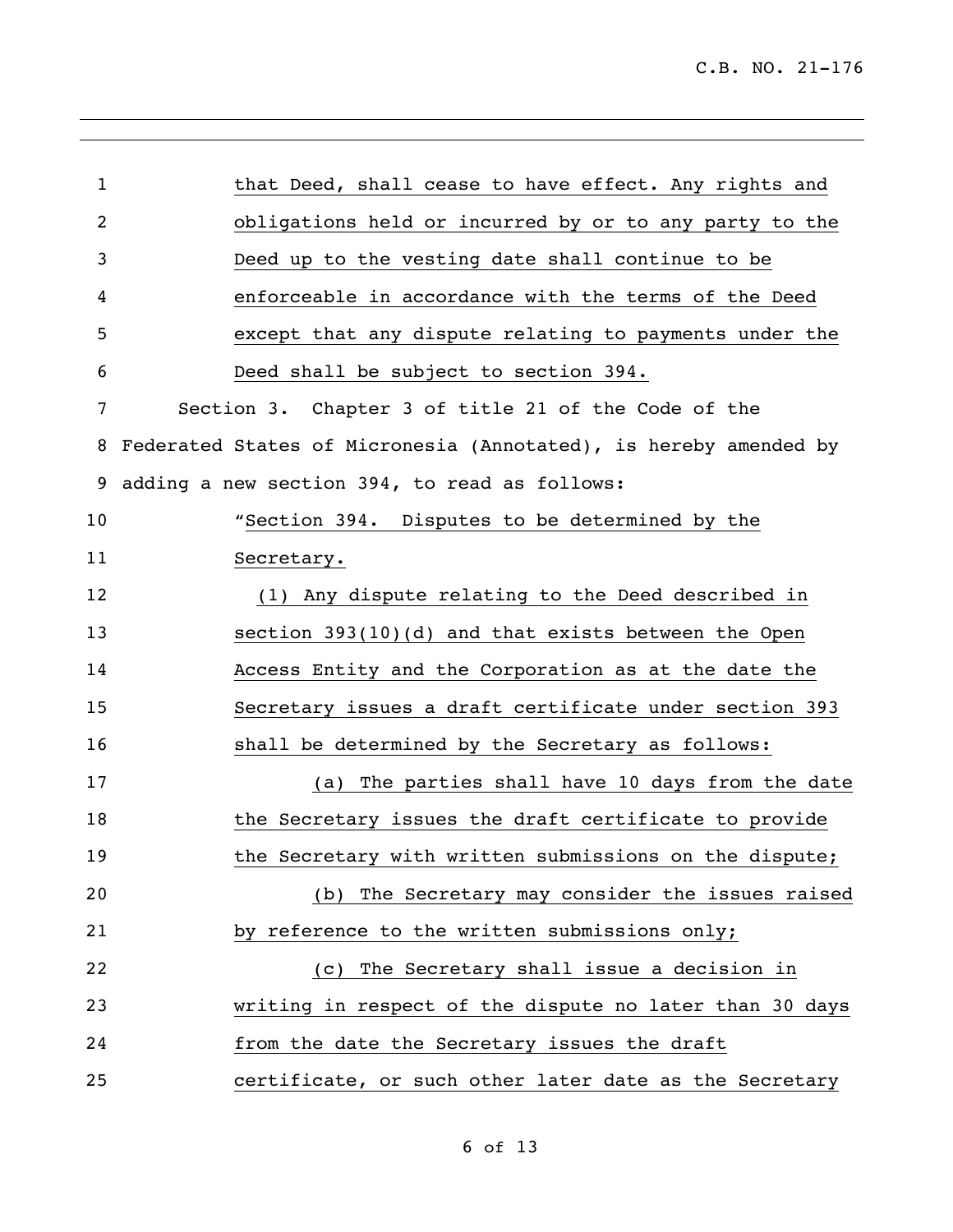| $\mathbf{1}$   | may specify, by giving the decision to the Chair of the            |
|----------------|--------------------------------------------------------------------|
| $\overline{2}$ | Board of the Corporation and the Chair of the Board of             |
|                |                                                                    |
| 3              | the Open Access Entity.                                            |
| 4              | The decision shall be final and binding on the<br>(2)              |
| 5              | parties in accordance with its terms.                              |
| 6              | (3) Any payment required to be made one party to the               |
| 7              | other as a result of the Secretary's decision, shall be:           |
| 8              | (a) made no later than 20 days after the                           |
| 9              | Secretary issues a decision;                                       |
| 10             | (b) shall be recoverable as a debt.                                |
| 11             | (4) A failure by one party to make a submission in                 |
| 12             | accordance with subsection (1)(a) shall not delay,                 |
| 13             | prevent nor invalidate the Secretary's decision under              |
| 14             | subsection $(1)(c)$ .                                              |
| 15             | (5) Any terms of the Deed relating to disputes and                 |
| 16             | dispute resolution between the parties shall not apply             |
| 17             | to a dispute that is subject to section 394."                      |
| 18             | Section 4. Chapter 3 of title 21 of the Code of the                |
|                | 19 Federated States of Micronesia (Annotated) is hereby amended by |
|                | 20 adding a new section 395, to read as follows:                   |
| 21             | "Section 395. Secretary's power to negotiate.                      |
| 22             | (1) In order to facilitate or give effect to any                   |
| 23             | arrangement that the Secretary considers is necessary or           |
| 24             | desirable to enable the transfer of the assets and                 |
| 25             | liabilities of the Corporation in the HANTRU-1 cable               |

of 13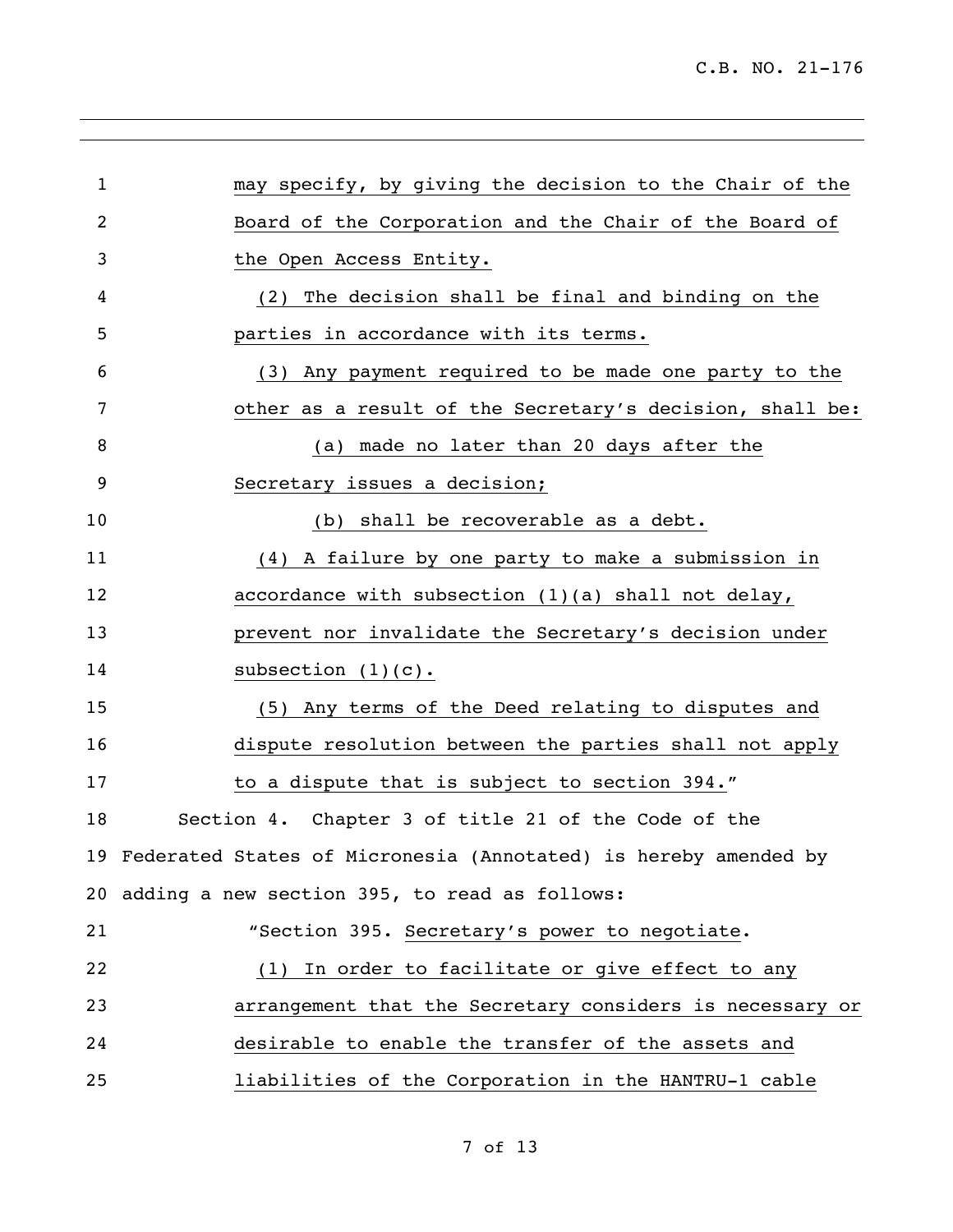| $\mathbf{1}$   | system and Pohnpei extension, or to address the impact  |
|----------------|---------------------------------------------------------|
| $\overline{2}$ | on the Corporation or a creditor of the Corporation due |
| 3              | to the proposed transfer of the assets and liabilities  |
| 4              | of the Corporation in the HANTRU-1 cable system and     |
| 5              | Pohnpei extension, the Secretary, or any authorized     |
| 6              | representative of the Secretary, may undertake any one  |
| 7              | or more of the following:                               |
| 8              | (a) negotiate with, and enter into any agreement        |
| 9              | with, any party including the United States Rural       |
| 10             | Utilities Service or any other creditor of the          |
| 11             | Corporation for the purposes of restructuring any       |
| 12             | lending arrangements with the Corporation; and          |
| 13             | (b) enter into new financing arrangements with          |
| 14             | any person for the purposes of refinancing any existing |
| 15             | lending arrangements of the Corporation;                |
| 16             | (c) enter into any other agreement the Secretary        |
| 17             | considers necessary or desirable to give effect to such |
| 18             | transfer or to address such impact of the transfer.     |
| 19             | (2) In order to perform any of the functions listed     |
| 20             | in subsection (1), the Secretary, or any authorized     |
| 21             | representative of the Secretary, may act as the         |
| 22             | authorized representative for the Corporation and the   |
| 23             | following shall apply:                                  |
| 24             | (a) the Secretary, or any authorized                    |
| 25             | representative of the Secretary, may do so without any  |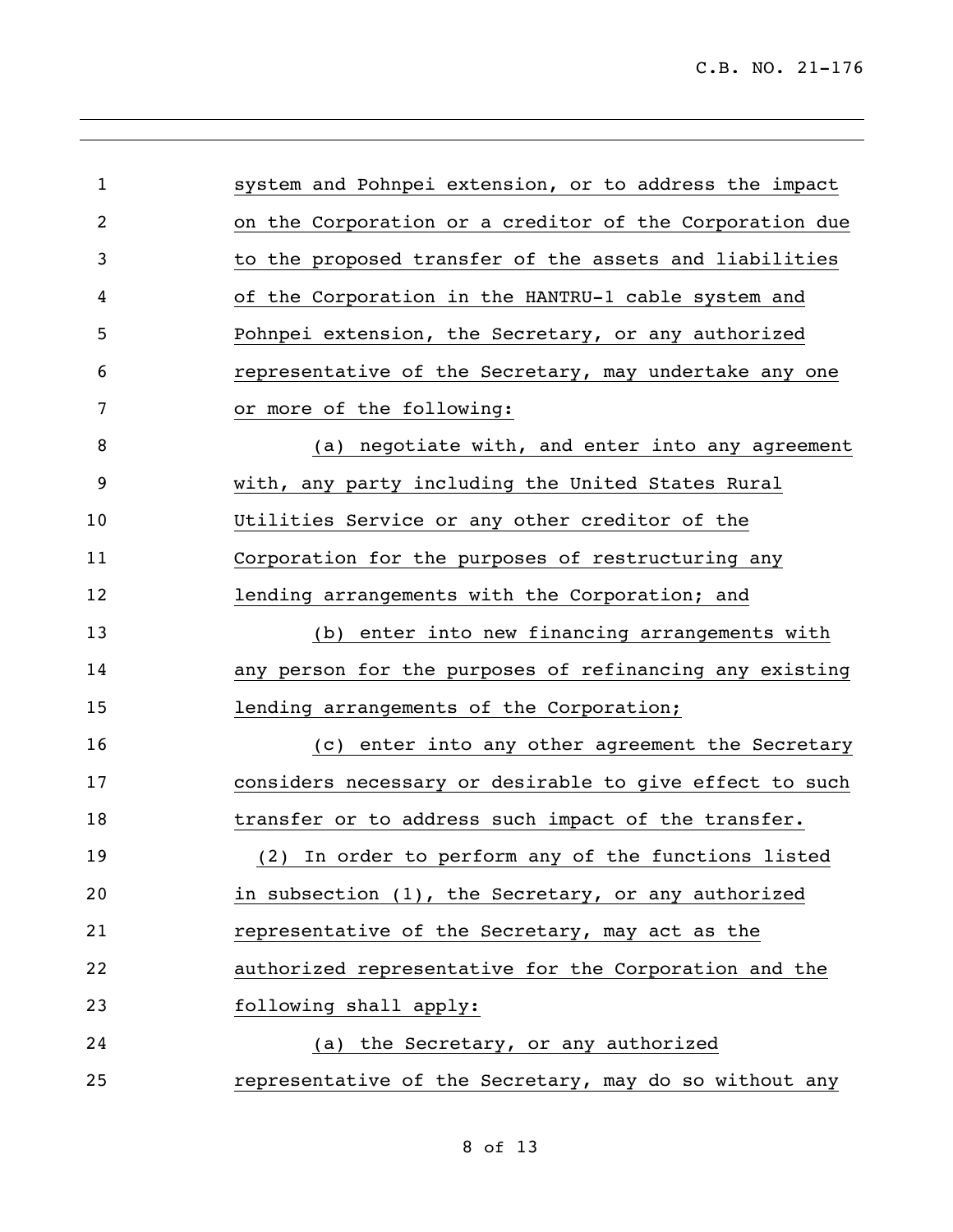| $\mathbf{1}$   | authority from the Corporation or any other person;      |
|----------------|----------------------------------------------------------|
| $\overline{2}$ | (b) the Secretary, or any authorized                     |
| 3              | representative of the Secretary, may request information |
| 4              | from the Corporation or action to be taken by the        |
| 5              | Corporation or cease to be taken, including the time     |
| 6              | period for responding to such matters, and the           |
| 7              | Corporation shall provide any information requested or   |
| 8              | take or cease to take any action requested in accordance |
| 9              | with any required time period;                           |
| 10             | (c) a party dealing with the Secretary, or any           |
| 11             | authorized representative of the Secretary, need not     |
| 12             | inquire as to the concurrence of the Corporation and may |
| 13             | rely on the Secretary, or any authorized representative  |
| 14             | of the Secretary, as an authorized representative for    |
| 15             | the Corporation even if the Corporation informs that     |
| 16             | party that the Corporation has not concurred;            |
| 17             | (d) any agreement reached by the Secretary, or           |
| 18             | any authorized representative of the Secretary, when     |
| 19             | performing any of the functions listed in subsection (1) |
| 20             | shall bind the Corporation as if the agreement was       |
| 21             | entered into validly by the Corporation and in           |
| 22             | accordance with any requirements of the Corporation or   |
| 23             | any law.                                                 |
| 24             | (3) If the Secretary, or any authorized                  |
| 25             | representative of the Secretary, enters into an          |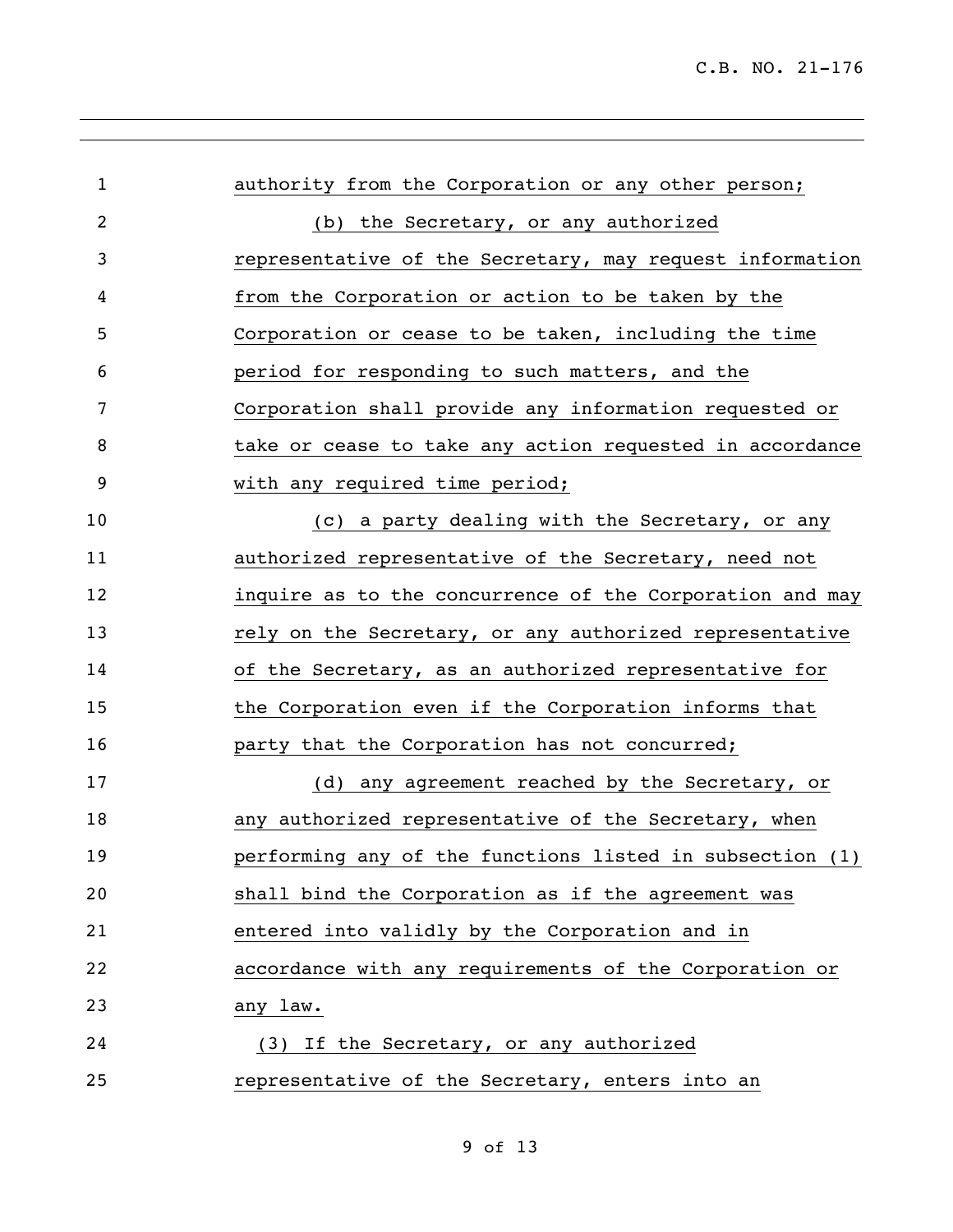| $\mathbf{1}$   | agreement on behalf of the Corporation under this        |
|----------------|----------------------------------------------------------|
| $\overline{2}$ | section, the Secretary shall:                            |
| 3              | (a) notify the Chair of the Board of the                 |
| 4              | Corporation that an agreement binding the Corporation    |
| 5              | has been entered into; and                               |
| 6              | (b) provide the Chair of the Board of the                |
| 7              | Corporation with a copy of that agreement.               |
| 8              | (4) The Corporation shall, on receipt of an agreement    |
| 9              | provided under subsection (3)(b), give effect to the     |
| 10             | terms of that agreement.                                 |
| 11             | (5) No court shall set aside an agreement entered        |
| 12             | into by the Secretary, or an authorized representative   |
| 13             | of the Secretary, on behalf of the Corporation on the    |
| 14             | grounds that it was entered into by the Secretary, or an |
| 15             | authorized representative of the Secretary, under this   |
| 16             | section or that subsection (3) was not complied with.    |
| 17             | (6) Any agreement entered into by the Secretary, or      |
| 18             | any authorized representative of the Secretary, under    |
| 19             | this section that involves the restructuring of the      |
| 20             | Corporation's debt, to the extent that it constitutes    |
| 21             | the assuming of debt, a lien or other security interests |
| 22             | of the Corporation of the type described in section      |
| 23             | 231(5), shall not be subject to the requirements of      |
| 24             | section $231(5)$ ."                                      |
| 25             | Section 5. Chapter 3 of title 21 of the Code of the      |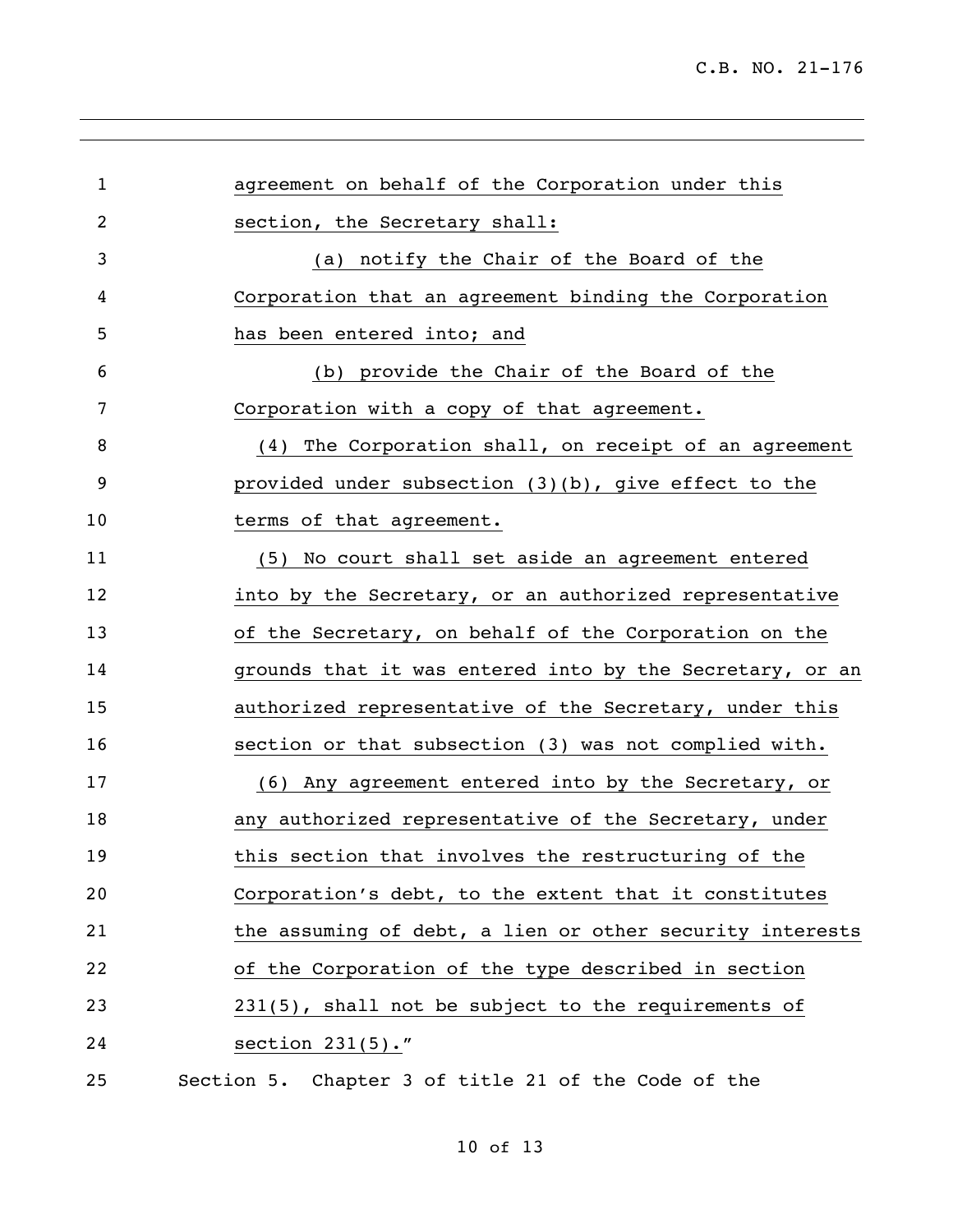|                  | 1 Federated States of Micronesia (Annotated) is hereby amended by |
|------------------|-------------------------------------------------------------------|
| 2                | inserting a new section 396, to read as follows:                  |
| 3                | "Section 396. Obligations of the Open Access Entity               |
| 4                | and the Corporation.                                              |
| 5                | (1) On and from the vesting date established under                |
| 6                | section 393, the following provisions shall apply.                |
| 7                | (2) For as long as the Corporation is the only                    |
| 8                | telecommunications service provider using the Open                |
| $\boldsymbol{9}$ | Access Entities services, the Open Access Entity shall:           |
| 10               | (a) supply to the Corporation, and the                            |
| 11               | Corporation shall purchase from the Open Access Entity,           |
| 12               | all of the primary international and interstate capacity          |
| 13               | requirements of the Corporation to the extent of the              |
| 14               | Open Access Entity's rights and available capacity; and           |
| 15               | (b) charge to the Corporation on cost-based                       |
| 16               | terms in accordance with section 389(2) of this Act, and          |
| 17               | the Corporation shall pay such charge to the Open Access          |
| 18               | Entity, on such periodic basis as the Open Access Entity          |
| 19               | determines.                                                       |
| 20               | (3) At such a time as the Open Access Entity begins               |
| 21               | supplying services to one or more licensed                        |
| 22               | telecommunications service providers (other than the              |
| 23               | Corporation) then the following shall apply:                      |
| 24               | (a) such services shall be supplied by the Open                   |
| 25               | Access Entity on a non-discriminatory basis between the           |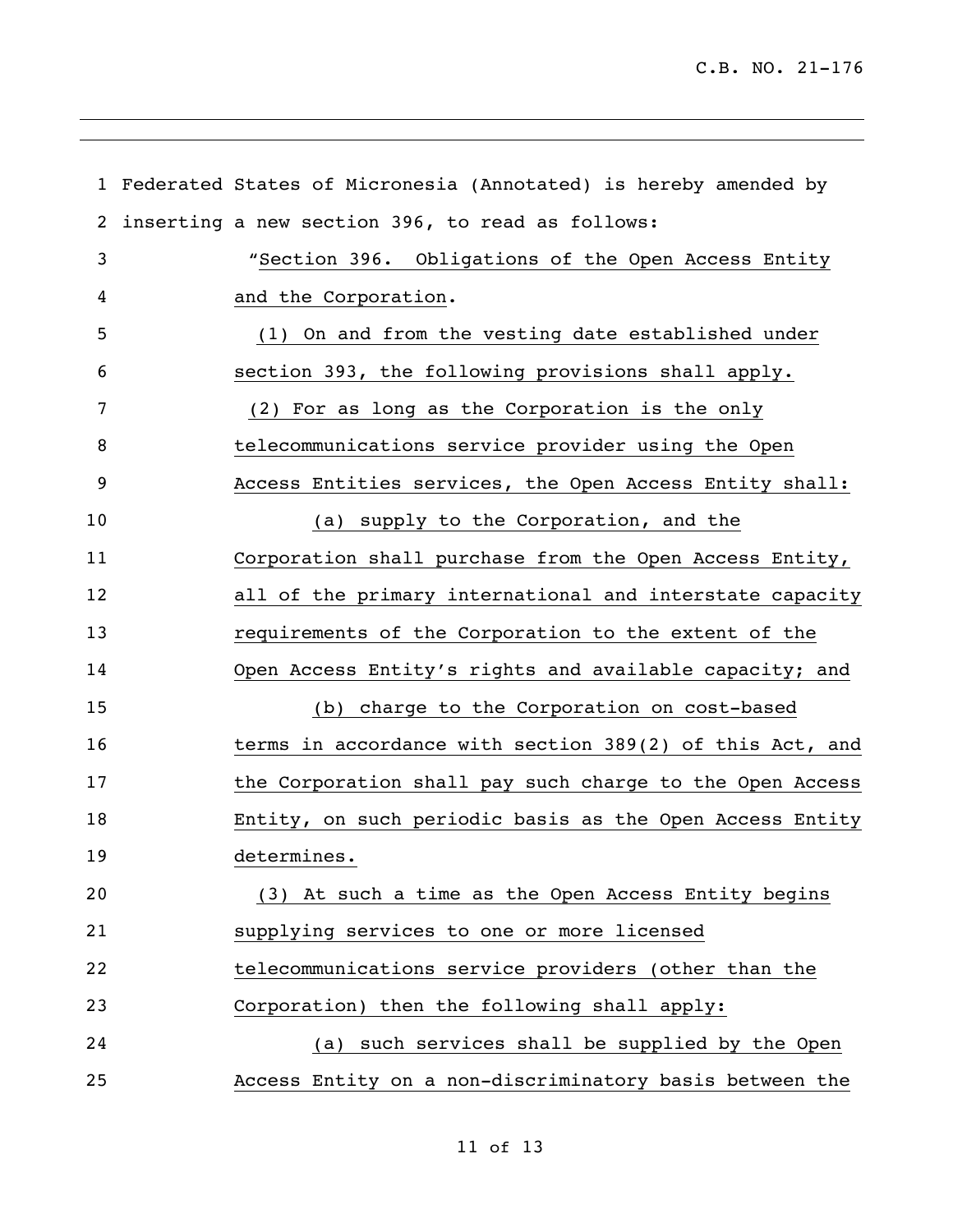| $\mathbf{1}$   | Corporation and each other licensed telecommunications   |
|----------------|----------------------------------------------------------|
| $\overline{2}$ | service provider;                                        |
| 3              | (b) the Open Access Entity shall charge licensed         |
| 4              | telecommunications service providers on cost-based terms |
| 5              | in accordance with section 389(2) of this Act and on     |
| 6              | such periodic basis as the Open Access Entity            |
| 7              | determines;                                              |
| 8              | (c) the allocation of the Open Access Entity's           |
| 9              | costs between the Corporation and each other licensed    |
| 10             | telecommunications service provider shall be done on     |
| 11             | equitable terms, while avoiding the Open Access Entity   |
| 12             | incurring any loss; and                                  |
| 13             | (d) each licensed telecommunications service             |
| 14             | provider shall pay the amount charged to the Open Access |
| 15             | Entity.                                                  |
| 16             | (4) The arrangements set out in section 396, and such    |
| 17             | other arrangements between the Open Access Entity and    |
| 18             | the licensed telecommunications service providers, shall |
| 19             | otherwise be subject to the oversight of the Authority.  |
| 20             | (5) All payments required to be made under this          |
| 21             | section shall be recoverable as a debt."                 |
| 22             |                                                          |
| 23             |                                                          |
| 24             |                                                          |
| 25             |                                                          |
|                |                                                          |